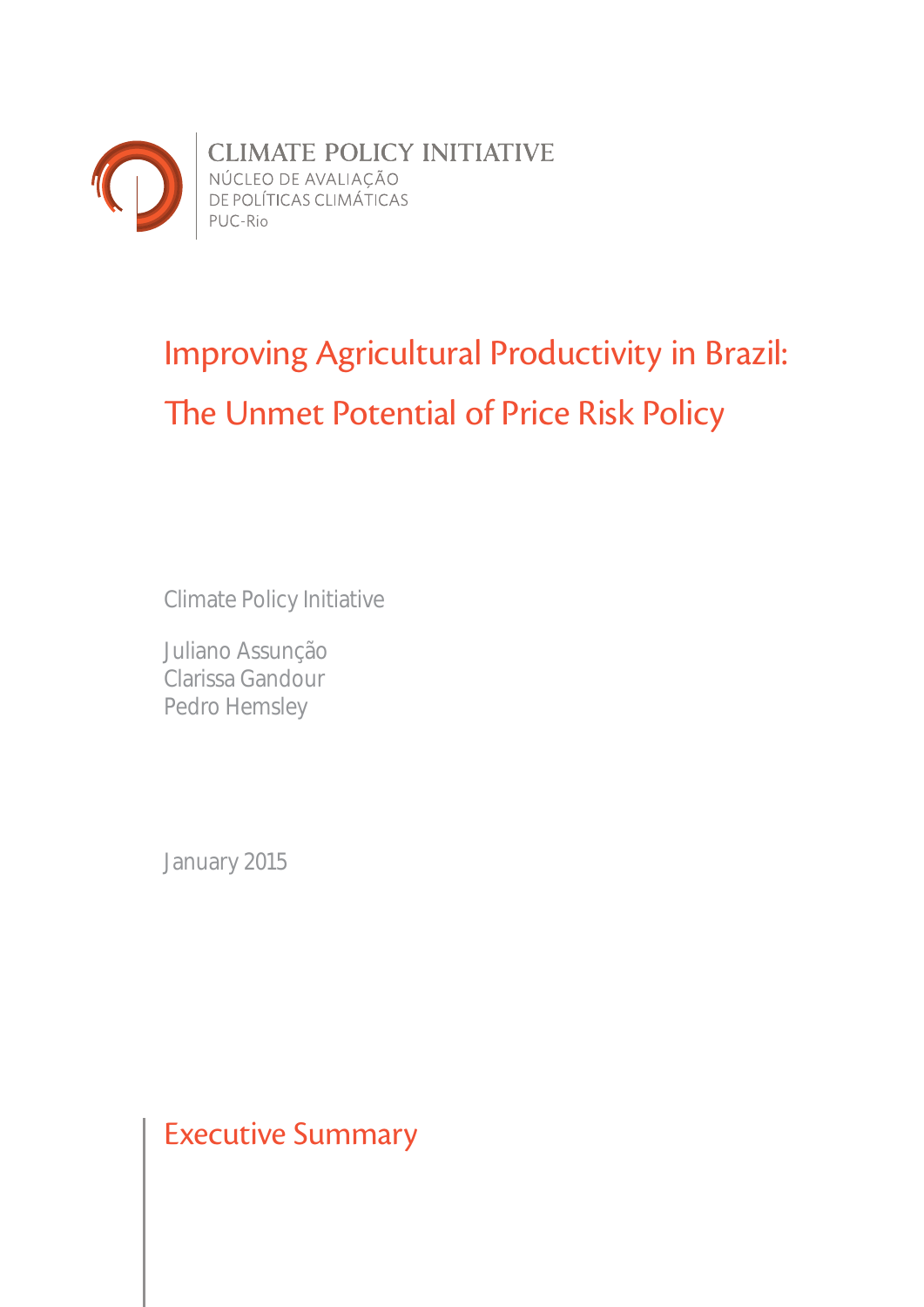### **Descriptors**

| Sector   | Land Use, Agriculture                          |                    |
|----------|------------------------------------------------|--------------------|
| Region   | Brazil                                         |                    |
| Keywords | agriculture, land use, crop prices, price risk |                    |
| Contact  | Juliano Assunção                               | juliano@cpirio.org |

## About the Executive Summary

This document presents the main findings of "Improving Agricultural Productivity in Brazil: The Unmet Potential of Price Risk Policy" by Assunção et al. (2015). Please refer to the paper for a comprehensive discussion of the study.

## Acknowledgements

Marcelo Barata Ribeiro provided excellent research assistance. We thank Roberto Machado and Fábio Roitman for their time. We are also grateful to Dimitri Szerman, Elysha Rom-Povolo, and Joana Chiavari for helpful comments.

## About CPI

**Climate Policy Initiative (CPI)** works to improve the most important energy and land use policies around the world, with a particular focus on finance. We support decision makers through in-depth analysis on what works and what does not. CPI works in places that provide the most potential for policy impact including Brazil, China, Europe, India, Indonesia, and the United States.

Copyright © 2015 Climate Policy Initiative www.climatepolicyinitiative.org All rights reserved. CPI welcomes the use of its material for noncommercial purposes, such as policy discussions or educational activities, under a Creative Commons Attribution-NonCommercial-ShareAlike 3.0 Unported License. For commercial use, please contact admin@cpisf.org.

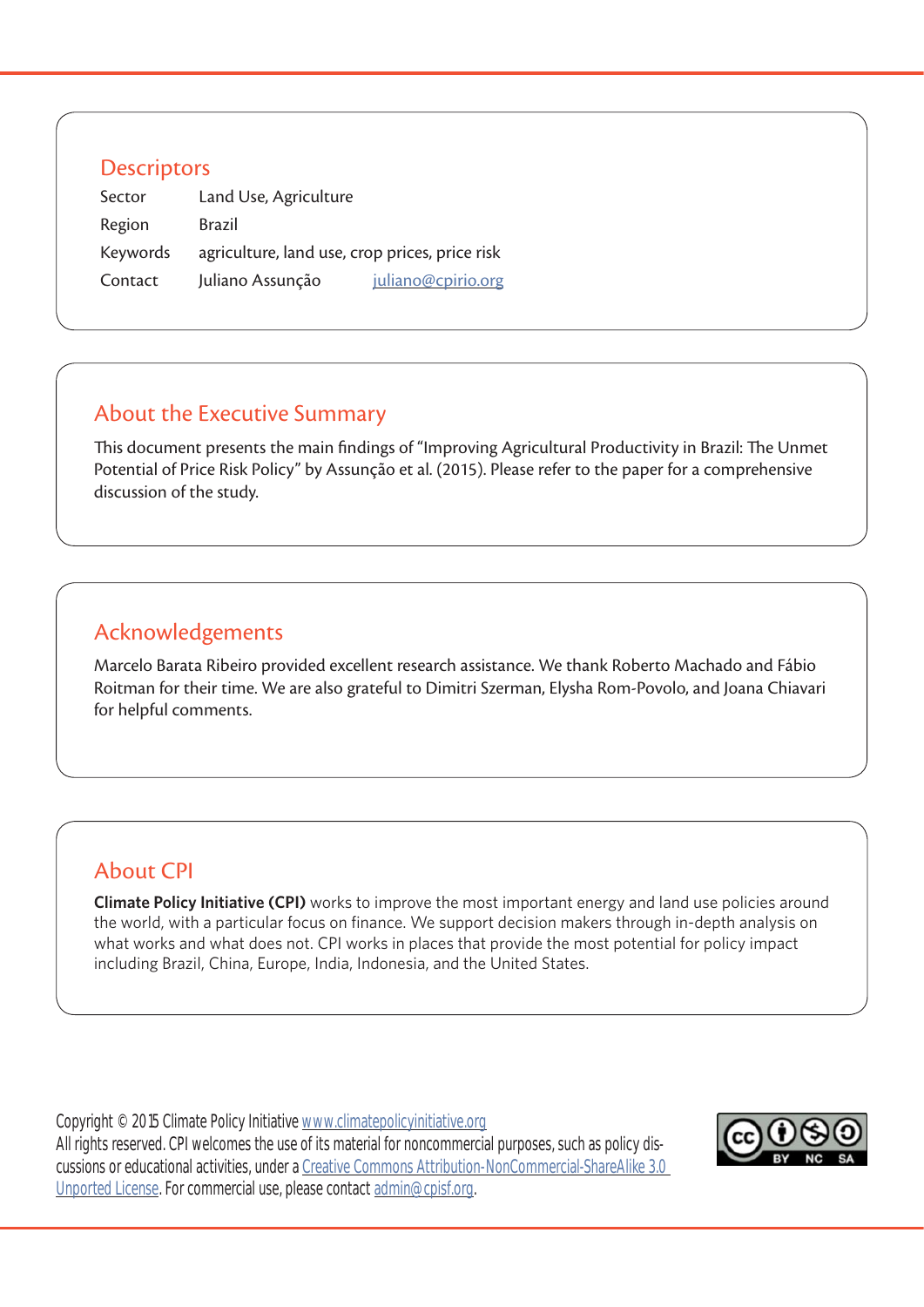## **Executive Summary**

Brazil faces a dual challenge to protect its abundant natural resources and, at the same time, support an expanding agricultural sector and its accompanying opportunities for economic growth. Previous CPI/PUC-Rio work shows that it is possible to meet both of these challenges through efficient land use (Assunção et al, 2013).

One crucial aspect of efficient land use is agricultural risk management, which includes protecting farmers from adverse shocks, such as unfavorable weather and pests, and from price risk caused by volatility in output prices. The latter is currently a major concern for Brazilian farmers and policymakers — not only because unmanaged price risk can result in low income for farmers, and thereby affect productivity, but moreover because it can restrict farmers' ability to raise credit, which can affect agricultural growth more broadly. When price risk is properly mitigated, farmers are under less pressure to retain a safety net and can, instead, use more of their financial resources for consumption or investment.

Historically, nations have addressed price risk through a variety of public and private sector mechanisms including insurance, price floors, and direct government buyouts when prices fall below a certain level. A large share of the price risk mitigation offered in Brazil is executed in the form of government intervention. When prices reach a minimum, the government diverts output from the market and determines its destination.<sup>1</sup>

**This study assesses these risk mitigation policies and finds that they are not meeting the large needs of the market. Current policy yields approximately BRL 4 billion in gains for farmers, which is equivalent to 8% of total production value. In contrast, we find that farmers would be willing to pay about BRL 50 billion (26% of total production value) to avoid price risk across the four crops that are commercially most relevant in Brazil — soybean, sugarcane, corn, and coffee.** 

<sup>1</sup> Details regarding the Federal Government's tools for price risk mitigation are provided in its annual Agricultural Plan (PAP).



#### Figure 1: Results from Simulation